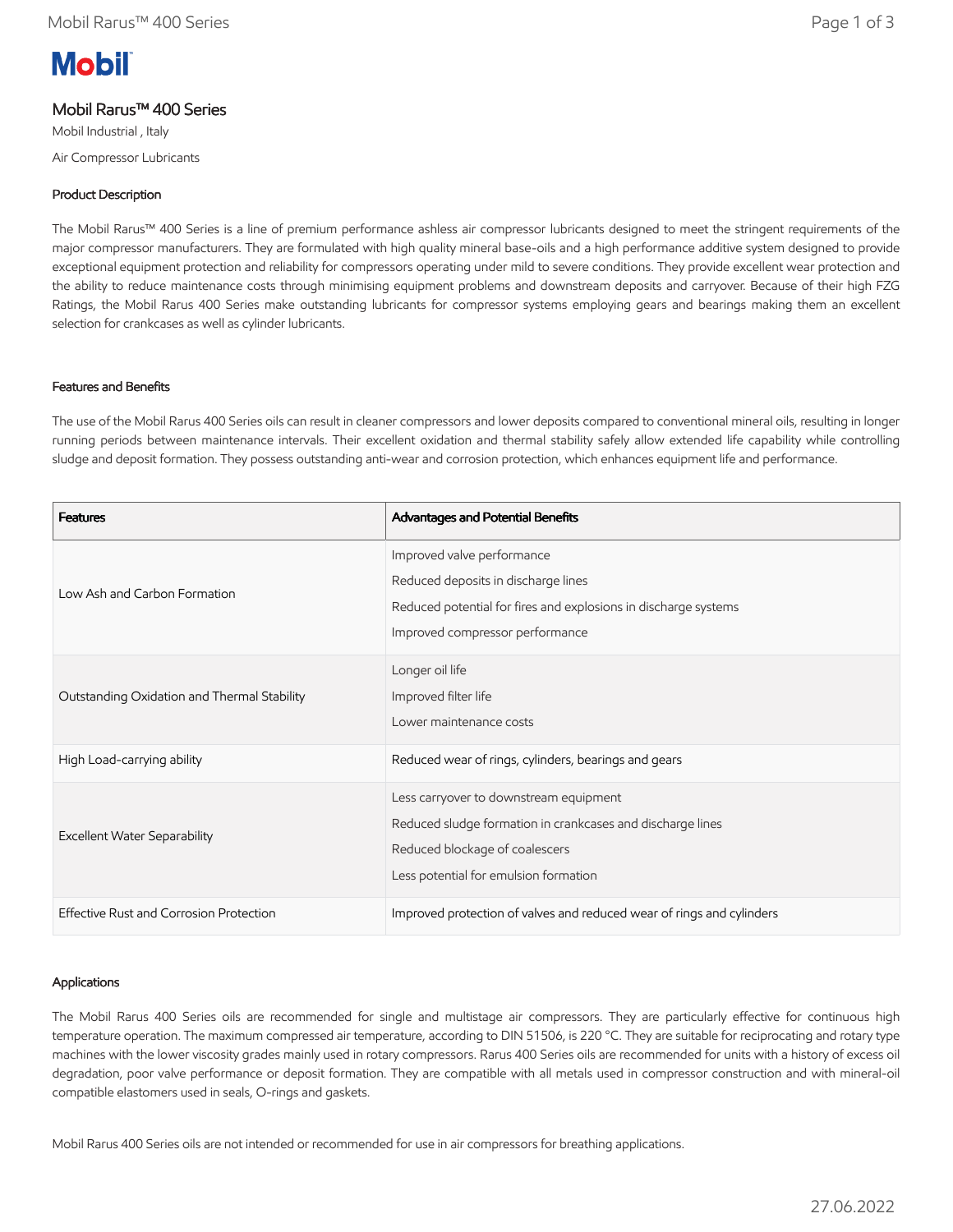## Mobil Rarus™ 400 Series **Page 2 of 3**

The following types of compressors have shown excellent performance with the Mobil Rarus 400 Series oils:

- Reciprocating air compressor crankcases and cylinders
- Rotary screw compressors
- Rotary vane compressors
- Axial and centrifugal compressors
- Compressor systems with critical gears and bearings
- Compressors used in stationary and mobile applications

#### Specifications and Approvals

| This product meets or exceeds the requirements of: | 424 | 425 | 426 | 427 | 429               |
|----------------------------------------------------|-----|-----|-----|-----|-------------------|
| DIN 51506:1985-09 VDL                              |     |     |     |     | $\checkmark$<br>⌒ |

#### Properties and Specifications

| Property                                              | 424           | 425           | 426            | 427            | 429            |
|-------------------------------------------------------|---------------|---------------|----------------|----------------|----------------|
| Grade                                                 | <b>ISO 32</b> | <b>ISO 46</b> | <b>ISO 68</b>  | <b>ISO 100</b> | <b>ISO 150</b> |
| Ash, Sulfated, mass%, ASTM D874                       | 0.01          | < 0.01        | < 0.01         | < 0.01         | < 0.01         |
| Copper Strip Corrosion, 3 h, 100 C, Rating, ASTM D130 | 1B            | 1B            | 1A             | 1B             | 1A             |
| Density @ 15 C, kg/l, ASTM D1298                      | 0.866         | 0.873         | 0.877          | 0.879          | 0.866          |
| FZG Scuffing, Fail Load Stage, A/8.3/90, ISO 14635-1  | 12            | 11            | 12             | 11             | 11             |
| Flash Point, Cleveland Open Cup, °C, ASTM D92         | 236           | 238           | 251            | 264            | 269            |
| Foam, Sequence I, Stability, ml, ASTM D892            | $\mathbf{0}$  | $\mathbf 0$   | $\mathbf 0$    | 0              | 20             |
| Foam, Sequence I, Tendency, ml, ASTM D892             | 10            | 20            | $\overline{0}$ | 30             | 430            |
| Kinematic Viscosity @ 100 C, mm2/s, ASTM D445         | 5.4           | 6.9           | 8.9            | 11.6           | 14.7           |
| Kinematic Viscosity @ 40 C, mm2/s, ASTM D445          | 32            | 46            | 68             | 104.6          | 147.3          |
| Rust Characteristics, Procedure A, ASTM D665          |               |               | <b>PASS</b>    | <b>PASS</b>    | <b>PASS</b>    |
| Rust Characteristics, Procedure B, Rating, ASTM D665  | <b>PASS</b>   | <b>PASS</b>   | <b>PASS</b>    |                |                |
| Rust Prevention, Procedure B, Rating, ASTM D665       |               |               |                | <b>PASS</b>    | <b>PASS</b>    |
| Viscosity Index, ASTM D2270                           | 105           | 105           | 105            | 100            | 100            |

### Health and Safety

Health and Safety recommendations for this product can be found on the Material Safety Data Sheet (MSDS) @ [http://www.msds.exxonmobil.com/psims](http://www.msds.exxonmobil.com/psims/psims.aspx) /psims.aspx

All trademarks used herein are trademarks or registered trademarks of Exxon Mobil Corporation or one of its subsidiaries unless indicated otherwise.